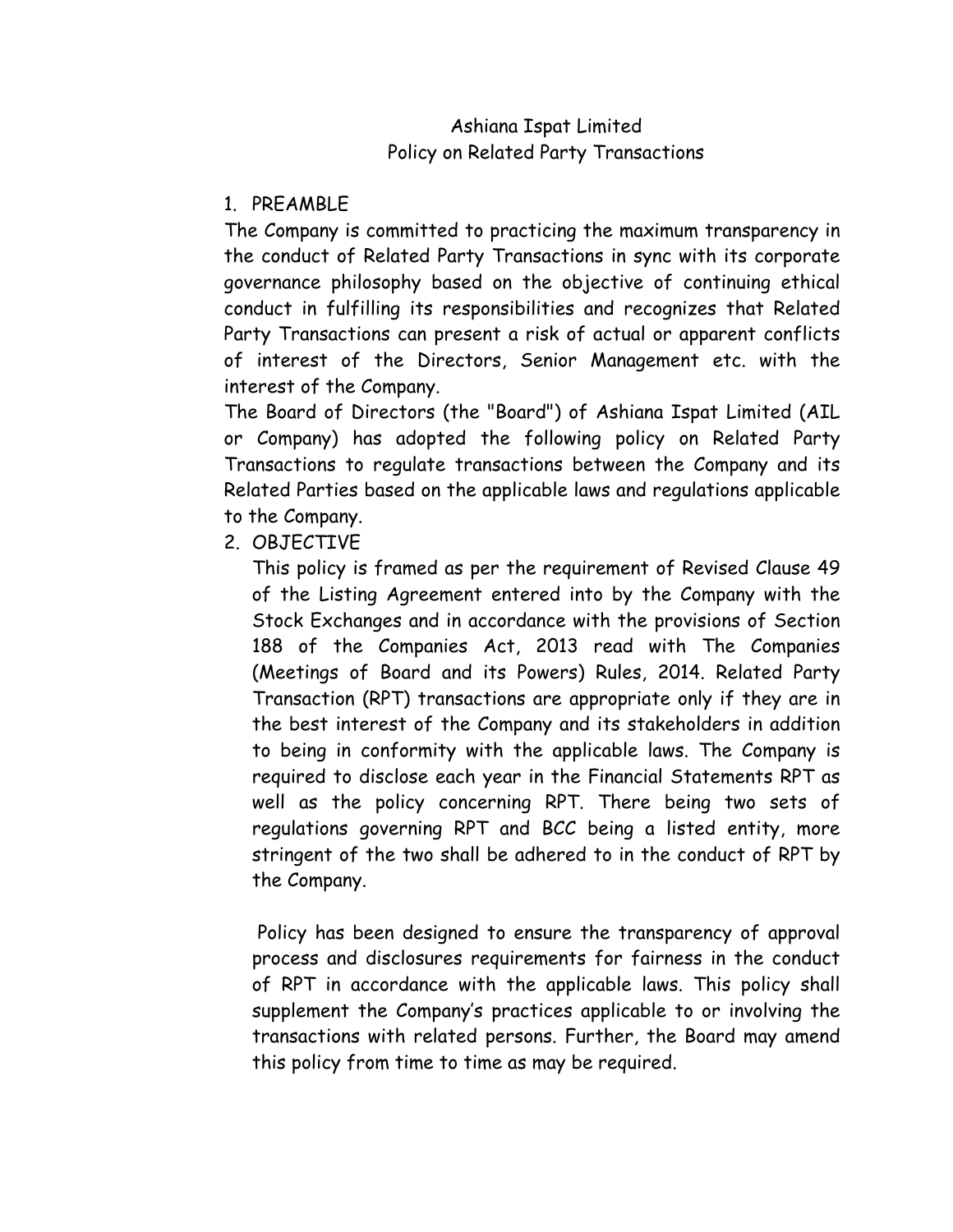The Audit Committee of Directors ('Audit Committee"), shall review, approve and where permitted ratify Related Party Transactions based on this Policy in terms of the requirements under the above regulatory provisions as applicable.

## 3. APPLICABILITY

This Policy shall come into force with effect from 1 st April, 2014 and shall be applicable to transactions made with:-

(a) Board of Directors & their Relatives

(b) Key Managerial Personnel (KMP) of the Company and their Relatives, and

(c) Other Related Parties, as defined hereinafter.

## 4. DEFINITIONS

"Audit Committee or Committee" means Committee of Board of Directors of the Company constituted under the provisions of Companies Act, 2013 and Listing agreement.

"Arm's length transaction" means a transaction between two related parties that is conducted as if they were unrelated, so that there is no conflict of interest. (Section 188 of the Companies Act, 2013)

"Board of Directors" or "Board" in relation to a Company, means the collective body of Directors of the Company. (Section 2(10) of the Companies Act, 2013).

"Control" includes the right to appoint majority of the directors or to control the management or policy decisions exercisable by a person or persons acting individually or in concert, directly or indirectly, including by virtue of their shareholding or management rights or shareholders agreements or voting agreements or in any other manner:

Provided that a director or officer of a target company shall not be considered to be in control over such target company, merely by virtue of holding such position; [As per SEBI (SAST) Regulation]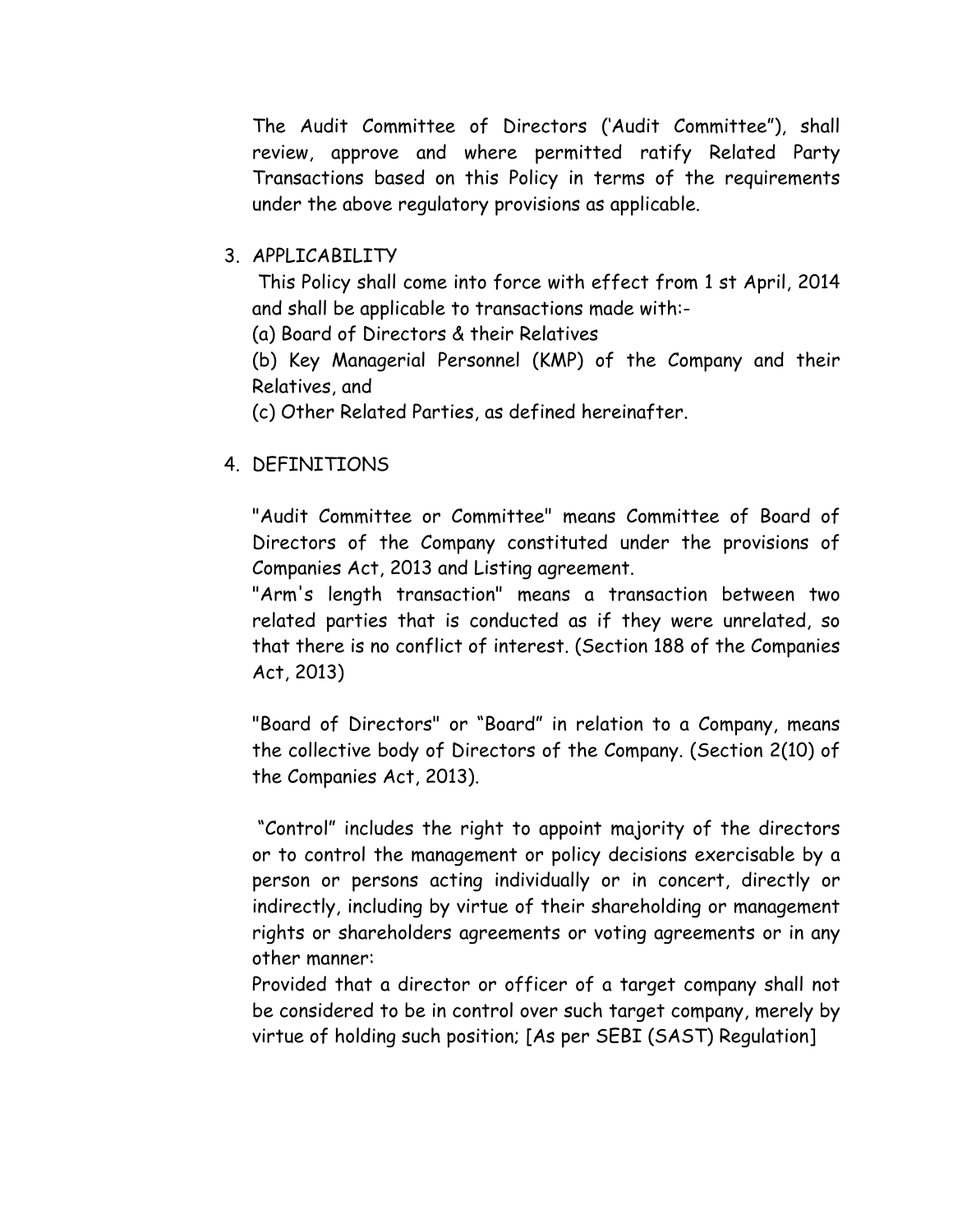"Key Managerial Personnel" means, [Section 2(51) of the Companies Act, 2013]

- (i) Managing Director;
- (ii) Chief Executive Officer or manager;
- (iii) Whole- time director;
- (iv) Chief Financial Officer; and
- (v) Company Secretary

"Material Related Party Transaction" means a transaction with a related party if the transaction(s) to be entered into individually or taken together with previous transactions during a financial year, exceed(s) five percent of the annual turnover or twenty percent of the net worth of the company as per the last audited financial statements of the company, whichever is higher. (Clause 49 of the Listing Agreement)

"Policy" means Related Party Transaction Policy.

"Related Party" means related party as defined in Clause 49 of the Listing Agreement and Section 2(76) of the Companies Act, 2013 read with The Companies (Meetings of Board and its Powers) Rules, 2014 which is as follows:

A `related party' is a person or entity that is related to the company. Parties are considered to be related if one party has the ability to control the other party or exercise significant influence over the other party, directly or indirectly, in making financial and/or operating decisions and includes the following:

1. A person or a close member of that person's family is related to a company if that person:

a. is a related party under Section 2(76) of the Companies Act, 2013 which are as follows:

i. a director or his relative;

ii. a key managerial personnel or his relative;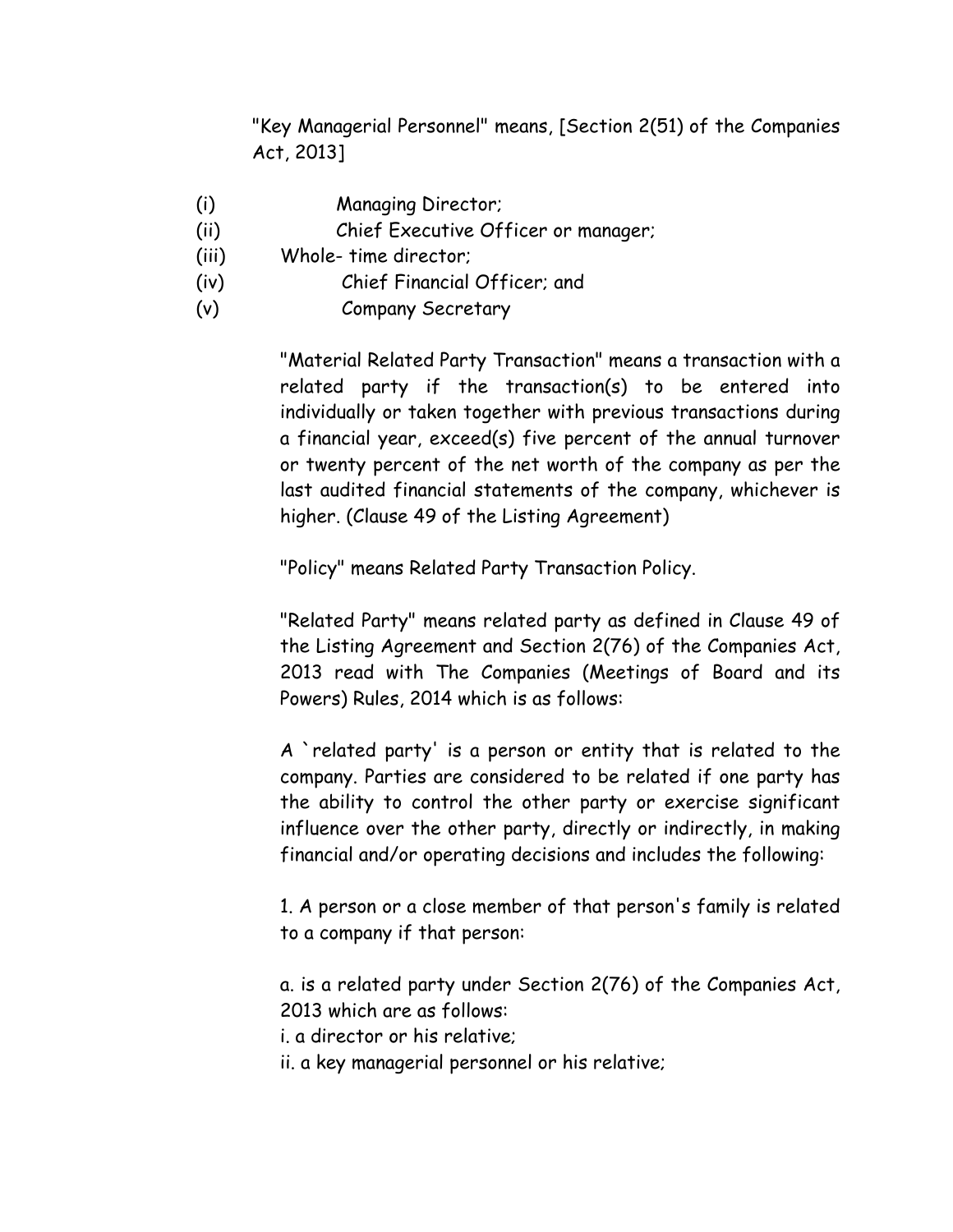iii. a firm, in which a director, manager or his relative is a partner;

iv. a private company in which a director or manager is a member or director;

- i. a public company in which a director or manager is a director and holds along with his relatives, more than two per cent of its paid-up share capital;
- ii. any body corporate whose Board of directors, managing director, or manager is accustomed to act in accordance with the advice, directions or instructions of a director or manager;
- iii. any person under whose advice, directions or instructions a director or manager is accustomed to act:
- iv. Provided that nothing in sub-clauses (vi) and (vii) shall apply to the advice, directions or instructions given in a professional capacity;
- v. any company which is –

(A) a holding, subsidiary or an associate company of such company; or

(B) a subsidiary of a holding company to which it is also a subsidiary;

- x. Director or key managerial personnel of the holding company or his relative with reference to a company; or
- xi. Such other person(s) as may be prescribed.
- b. has control or joint control or significant influence over the company; or

c. is a key management personnel of the company or of a parent of the company; or

2. An entity is related to a company if any of the following conditions applies:

a) The entity is a related party under Section 2(76) of the Companies Act, 2013; or

b) The entity and the company are members of the same group (which means that each parent, subsidiary and fellow subsidiary is related to the others); or

c) One entity is an associate or joint venture of the other entity (or an associate or joint venture of a member of a group of which the other entity is a member); or

d) Both entities are joint ventures of the same third party; or

e) One entity is a joint venture of a third entity and the other entity is an associate of the third entity; or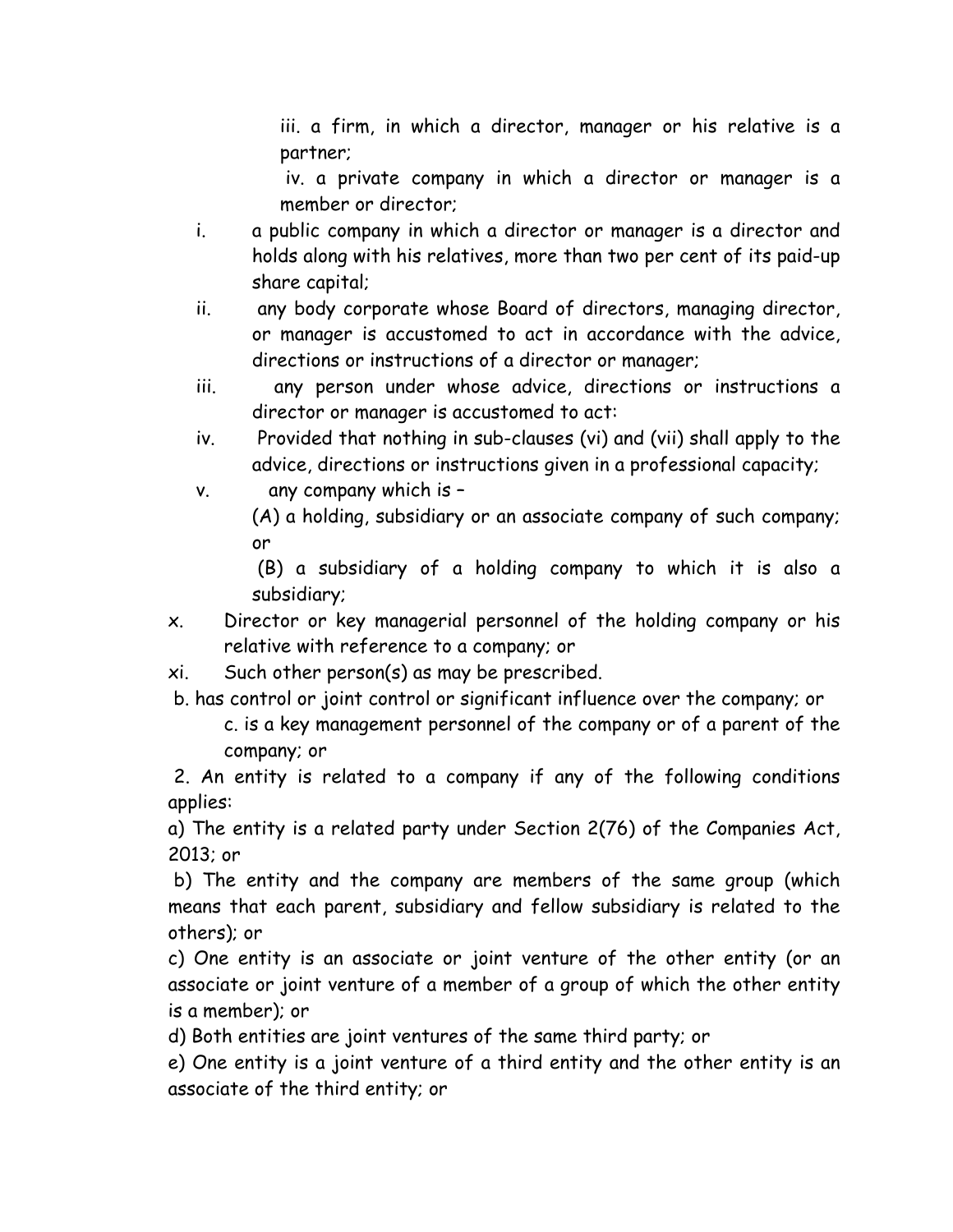f) The entity is a post-employment benefit plan for the benefit of employees of either the company or an entity related to the company. If the company is itself such a plan, the sponsoring employers are also related to the company; or

g) The entity is controlled or jointly controlled by a person identified in (1).

h) A person identified in (1) (b) has significant influence over the entity (or of a parent of the entity).

"Related Party Transaction" means any transaction directly or indirectly involving any Related Party which is a transfer of resources, services or obligations between a company and a related party, regardless of whether a price is charged. (Clause 49 of the Listing Agreement)

For example, transaction with ASHIANA ISPAT's associate companies, if any whether in India or abroad will come under this category. This applies to every company including private companies.

Pursuant to Section 188 of the Companies Act, 2013, Related Party Transactions mean, any contract or arrangement with a related party, with respect to—

(a) sale, purchase or supply of any goods or materials;

(b) selling or otherwise disposing of, or buying, property of any kind;

(c) leasing of property of any kind;

(d) availing or rendering of any services;

(e) appointment of any agent for purchase or sale of goods, materials, services or property;

(f) such related party's appointment to any office or place of profit in the company, its subsidiary company or associate company; and

(g) underwriting the subscription of any securities or derivatives thereof, of the company.

"Relative" means relative as defined under the Companies Act, 2013 and includes anyone who is related to another, if –

- They are members of a Hindu undivided family;
- They are husband and wife;
- Father (including step-father) Mother (including step-mother)
- Son (including step-son)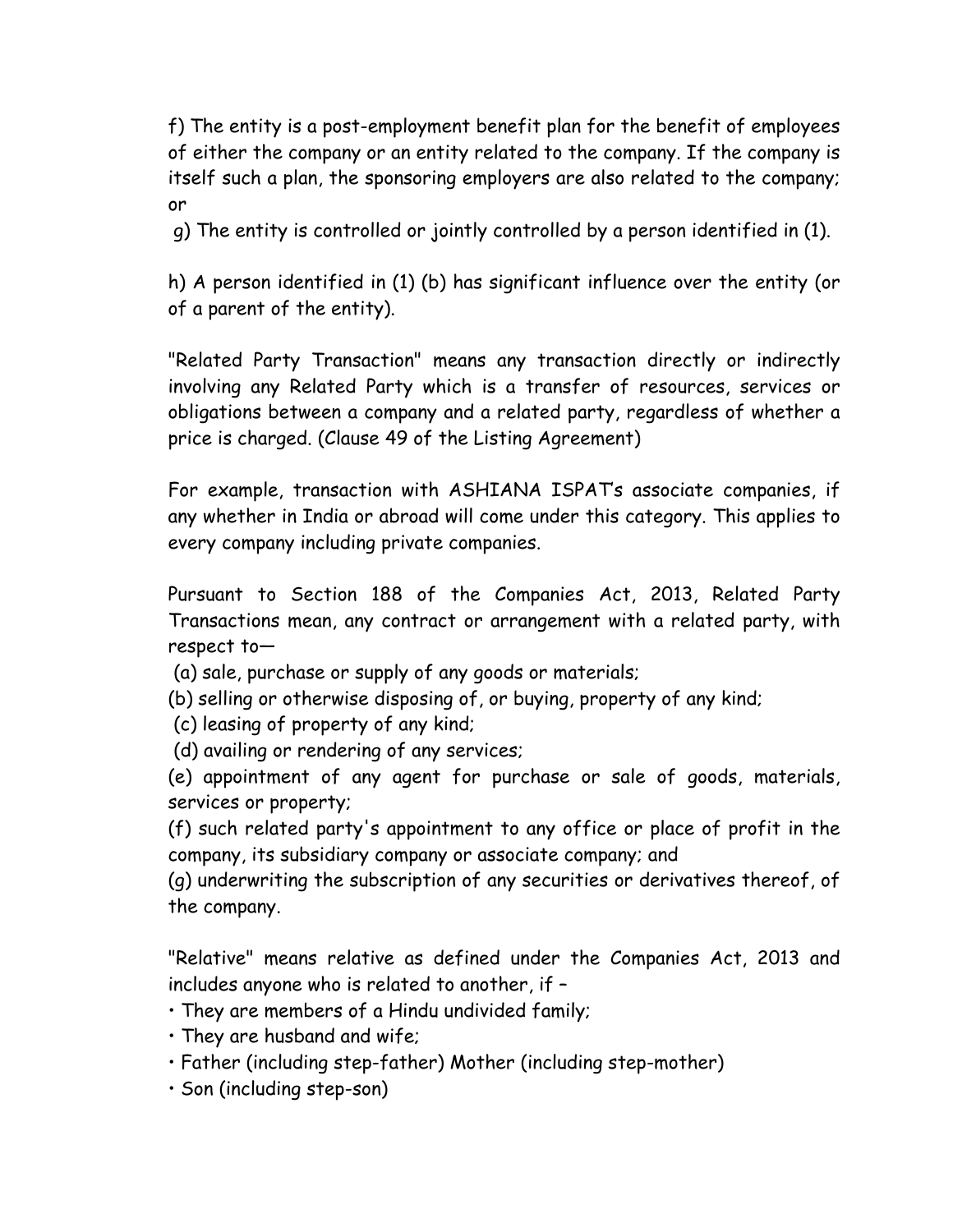• Son's wife

• Daughter

• Daughter's husband

• Brother (including step-brother) Sister (including step-sister)

"Approval by disinterested shareholders" means, voting by shareholders in favour of the Special Resolution (with three fourth approving this), other than Directors and Promoters/Promoter Group.

3. POLICY

3.1 Broad Principles Any transaction with the subsidiary companies / related parties will be governed by the following broad principles:

Globally distributed Delivery Model

 The sub-contracting will happen where skills and Intellectual Property are available

Geography to which delivery to be made will also be taken into account while sub-contracting.

The transactions can be either from Parent Company to Subsidiary Company(ies) and vice versa and also among the Group Companies.

Price at arm's length - transfer pricing rules and regulations will apply.

All Related Party Transactions must be referred to Audit Committee for prior approval by the Committee in accordance with this Policy-

• irrespective of the value;

• even if the transaction is exempted;

• including any modification of such contracts.

3.2 Identification of Potential Related Party Transactions

Each Director and Key Managerial Personnel is responsible for providing notice to the Board or Audit Committee of any potential Related Party Transaction involving him or her or his or her relative, including any additional information about the transaction that the Board/Audit Committee may reasonably require. Audit Committee will determine whether the transaction does, in fact, constitute a Related Party Transaction requiring compliance with the Policy.

The Company strongly advocates receipt of such notice of any potential Related Party Transaction well in advance so that the Audit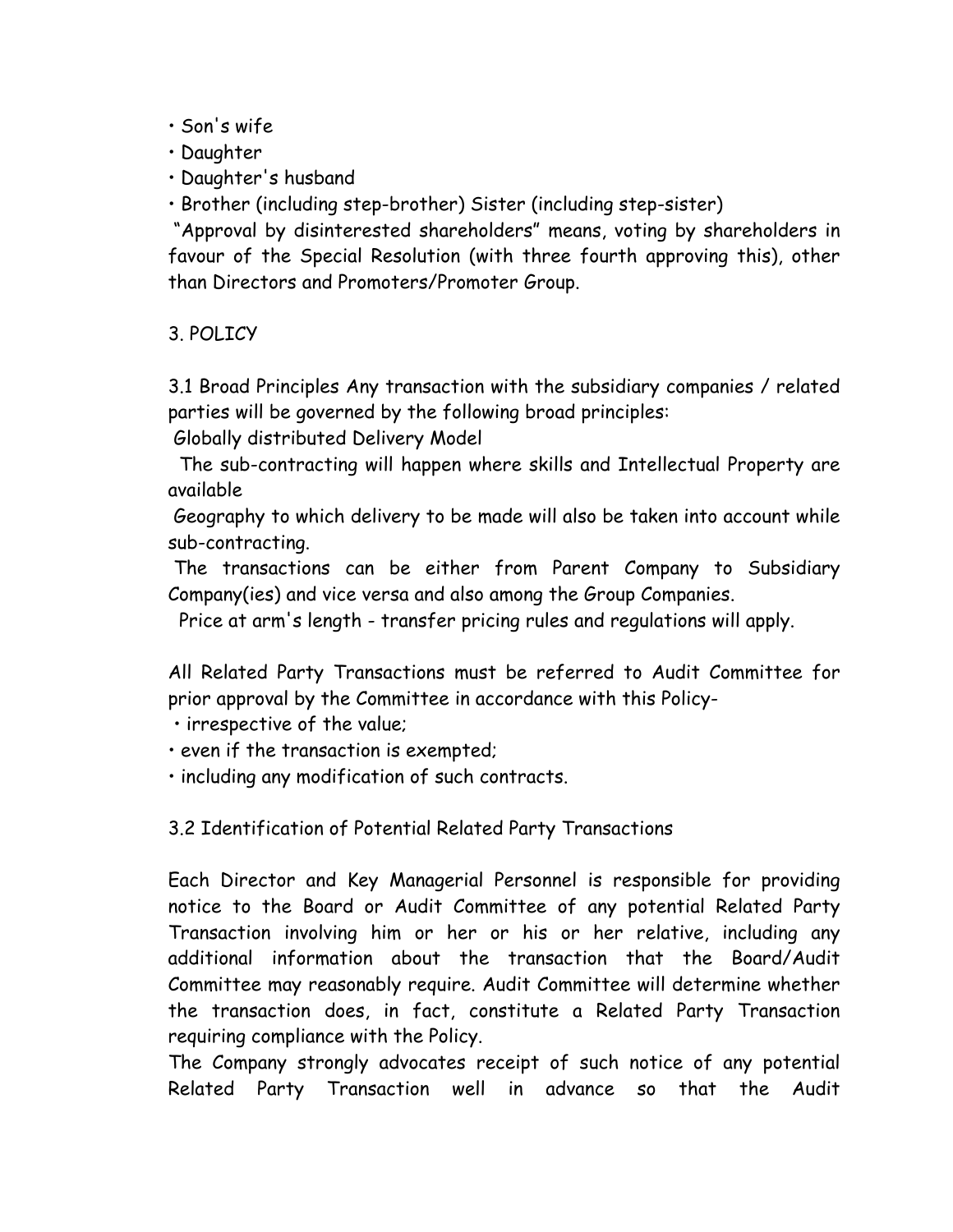Committee/Board has adequate time to obtain and review information about the proposed transaction.

What is not a Related Party Transaction? (Transactions that are exempted)

The transaction entered into by the company is:

In ordinary course of business (this is not a defined term in the Act and will have to be interpreted on a case to case basis) i.e. a business as stated in main object(s) clause of the Memorandum of Association of the company and should be a business which is usual or customarily carried on by the company at regular intervals; but on the contrary Clause 49 of the Listing Agreement does not specify any exemption for Related Party Transactions entered in ordinary course of business. and

On arm's length basis i.e. a transaction between two related parties that is conducted as if they were unrelated or in other words at competitive market rates prevailing, so that there is no conflict of interest. The price and other terms in the contract with the Related Party are to be similar as would be applicable to any third party.

However, in both the above circumstances a proof / evaluation is required to affirm that the transaction is not RPT. This would need to be consistent with domestic transfer pricing requirements as well under the Income Tax Act, 1961.

4.3 Prohibitions related to Related Party Transactions

All Related Party Transactions shall require prior approval of Audit Committee.

As per Clause 49 of the Listing Agreement all Material Related Party Transactions shall require approval of the shareholders through special resolution and the Related Parties shall abstain from voting on such resolutions.

Further, as per Section 188 of the Companies Act, 2013 prior approval by Special Resolution (SR) at a general meeting is required for companies having paid up share capital of Rs. 10 Crores or more for entering into the following transactions: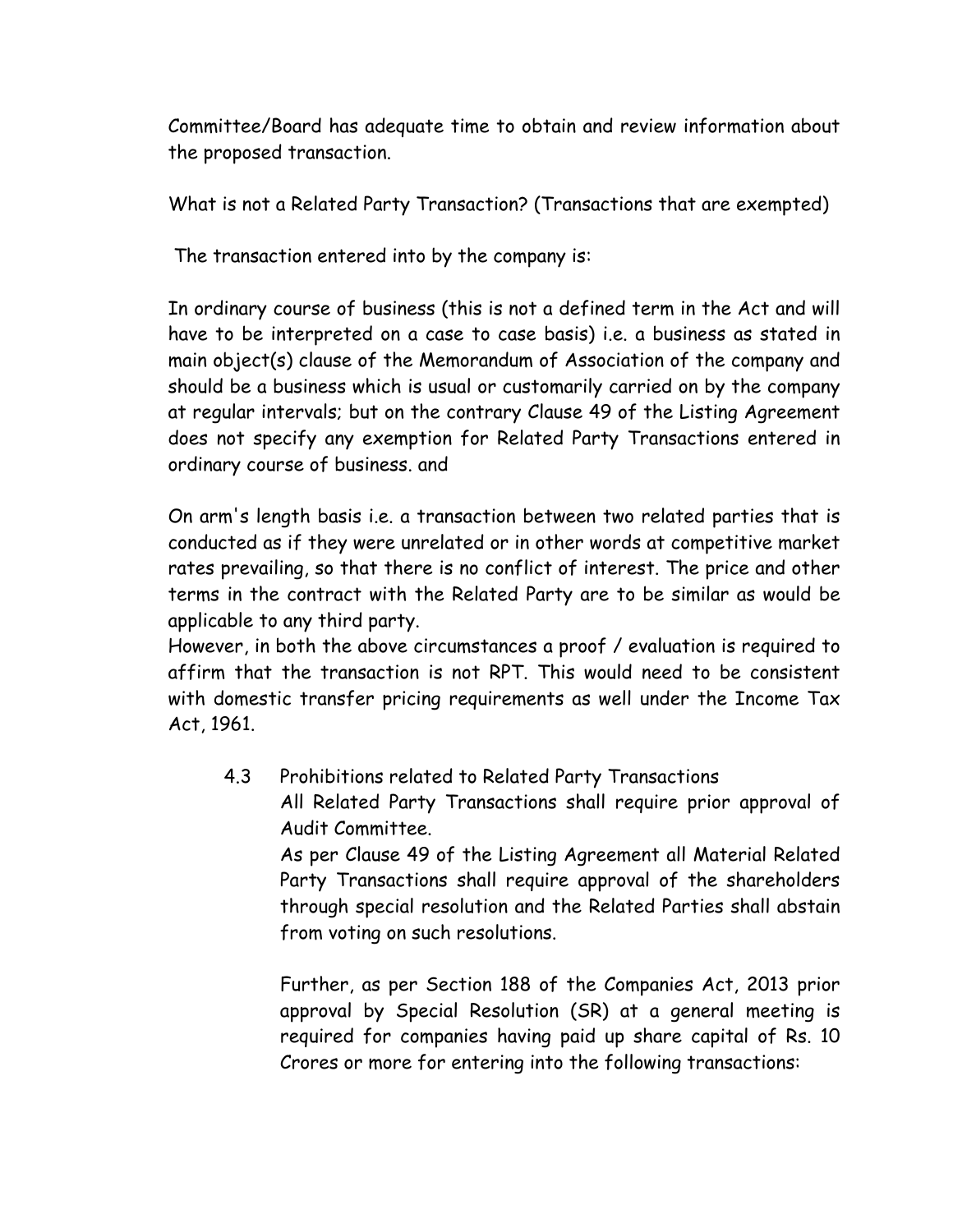i) Company having paid-up share capital of at least Rs. 10 Crore. ii) Sale/Purchase or supply of any goods or materials >10% of the turnover OR Rs 100 Crores, whichever is lower.

iii) Selling/disposing/buying property of any kind >10 % of the net worth OR Rs 100 Crores, whichever is lower. iv) Leasing of property of any kind >10 % of the net worth OR Rs 100 Crores, whichever is lower.

v) Availing or rendering any services >10% of the turnover OR Rs 50 Crores, whichever is lower.

vi) Related to appointment to any office or place of profit in the company/subsidiary/associate at a monthly remuneration exceeding Rs. 2.50 lakhs.

4.4 Review and Approval of Related Party Transactions

Related Party Transactions will be referred to the next regularly scheduled meeting of Audit Committee for review and approval. Any member of the Committee who has a potential interest in any Related Party Transaction will recuse himself or herself and abstain from discussion and voting on the approval of the Related Party Transaction.

To review a Related Party Transaction, the Committee will be provided with all relevant and complete material information of the Related Party Transaction, including the nature, terms and duration of the transaction, the business purpose, justification of the transaction, the benefits to the Company and to the Related Party, and any other relevant matters. In determining whether to approve a Related Party Transaction, the Committee will consider the following factors, among others, to the extent relevant to the Related Party Transaction:

 Whether the terms of the Related Party Transaction are fair and on arm's length basis to the Company and would apply on the same basis if the transaction did not involve a Related Party;

Whether there are any compelling business reasons for the Company to enter into the related Party Transaction and the nature of alternative transactions, if any;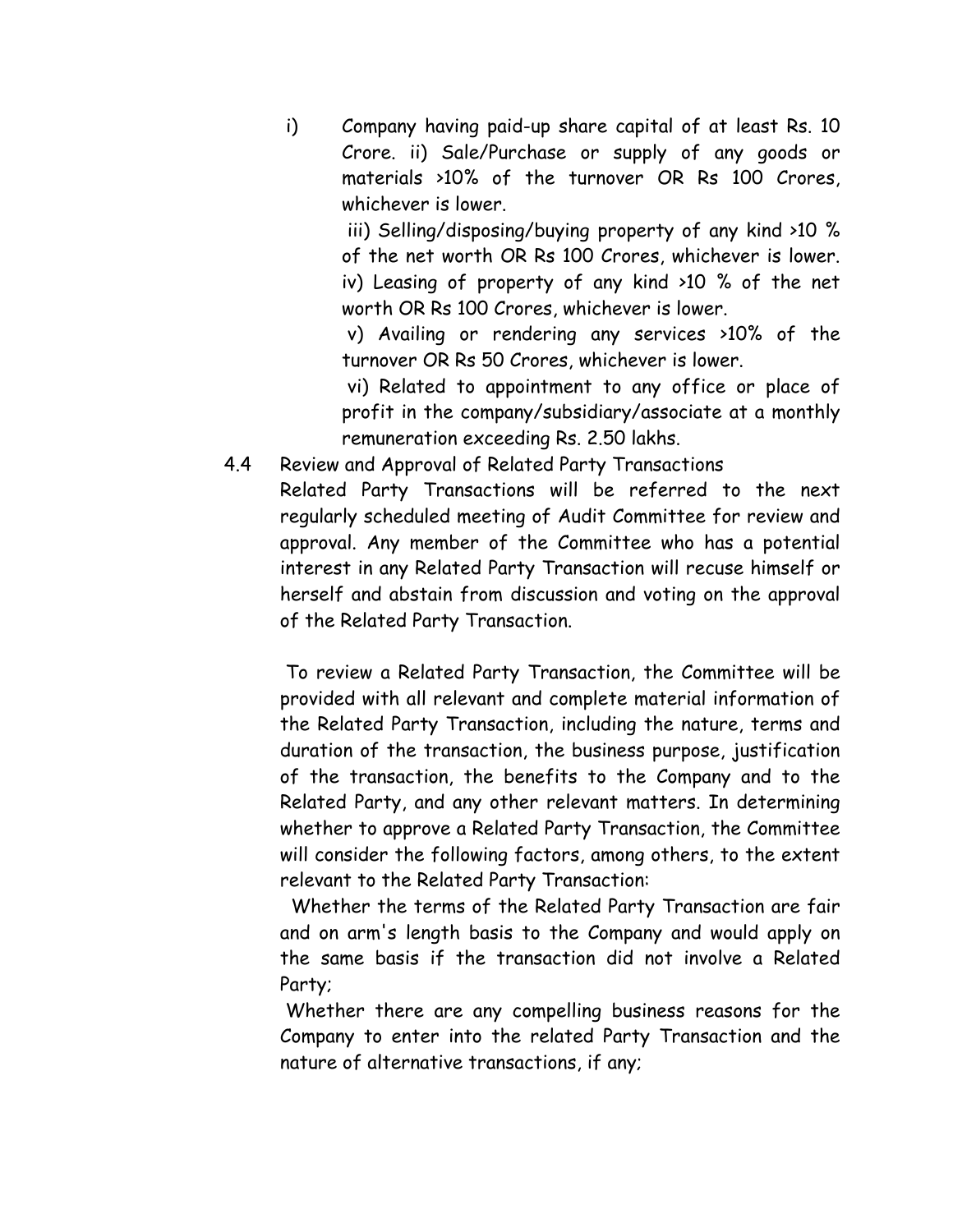Whether the Related Party Transaction would affect the independence of an independent director; Whether the proposed transaction includes any potential reputational risk issues that may arise as a result of or in connection with the proposed transaction;

Whether the Company was notified about the Related Party Transaction before its commencement and if not, why preapproval was not sought and whether subsequent ratification is allowed and would be detrimental to the Company; and

Whether the Related Party Transaction would present a conflict of interest for any Director or Key Managerial Personnel of the Company, taking into account the size of the transaction, direct or indirect nature of the director's, Key Managerial Personnel's or other Related Party's interest in the transaction and the ongoing nature of any proposed relationship and any other factors the Board/Committee deems relevant.

Whether the Company has obtained the opinion of an Independent Chartered Accountant that the proposed transaction is in compliance with the relevant provisions of the Companies Act, Income Tax Act and the Listing Agreement with Stock Exchanges.

### Approval of the Board

If the Committee determines that a Related Party Transaction should be brought before the Board, or if the Board in any case elects to review any such matter or it is mandatory under any Law for the Board to approve the Related Party Transaction, then the considerations set out above shall apply to the Board's review and approval of the matter, with such modification(s) as may be necessary or appropriate under the circumstances. Such approval of the Board should be obtained only at a duly

convened meeting and cannot be obtained by way of a circular resolution or by delegating to any Committee of the Board [Section 188(1)]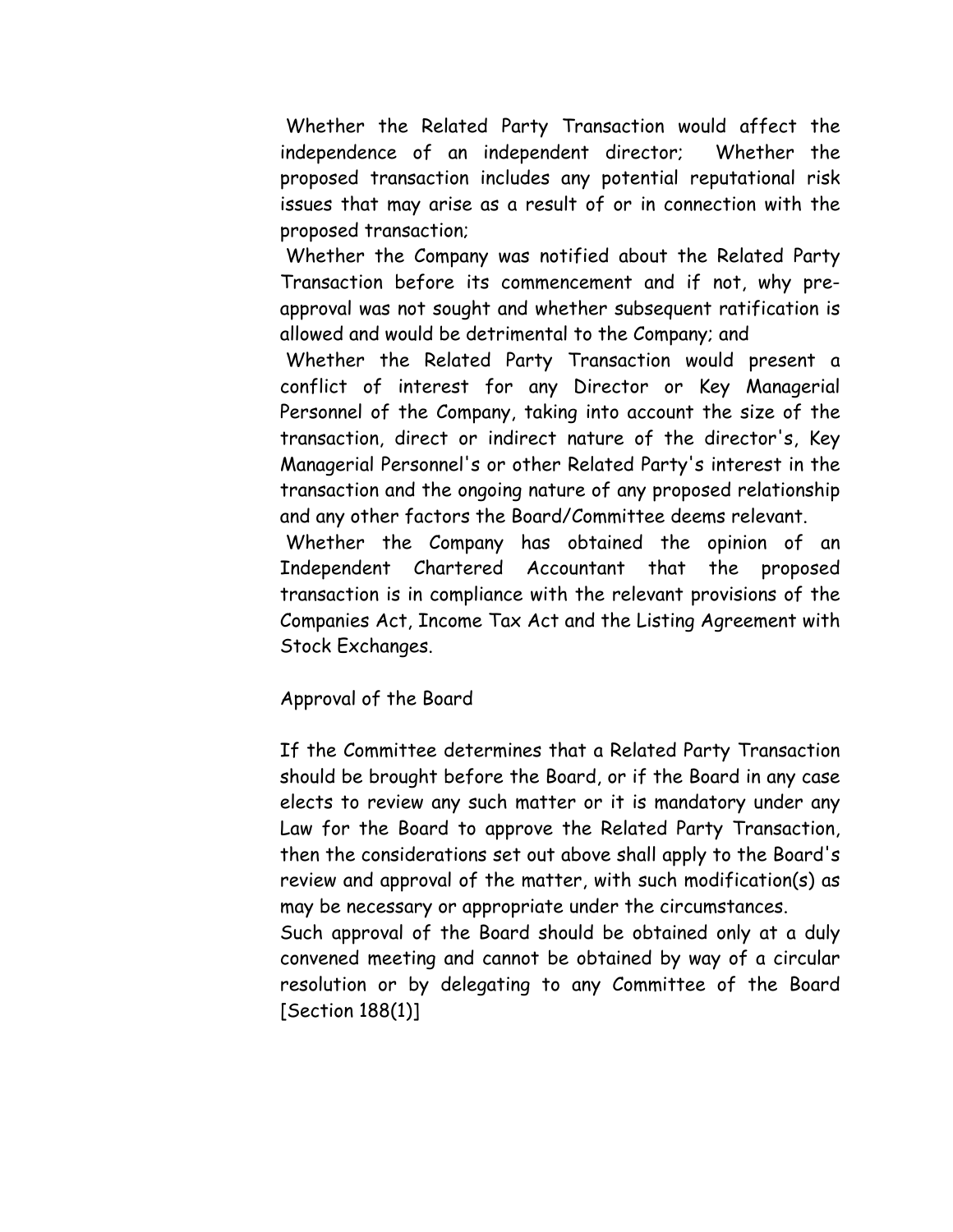Approval of Shareholders

All "material" transactions, even if exempted have to be approved by the "disinterested" shareholders by way of Special Resolution within three months from the date of entering into such contracts.

Notwithstanding the foregoing, the following Related Party Transactions shall not require approval of Audit Committee or Shareholders:

i. Any transaction at involves the providing of compensation to a Director or Key Managerial Personnel in connection with his or her duties to the Company or any of its subsidiaries or associates, including the reimbursement of reasonable business and travel expenses incurred in the ordinary course of business.

ii. Any transaction in which the Related Party's interest arises solely from ownership of securities issued by the Company and all holders of such securities receive the same benefits pro rata as the Related Party.

5. Related Party Transactions not approved under this Policy In the event the Company becomes aware of a transaction with a Related Party that has not been approved under this Policy prior to its consummation, the matter shall be reviewed by the Committee. The Committee shall consider all of the relevant facts and circumstances regarding the Related Party Transaction, and shall evaluate all options available to the Company, including ratification, revision or termination of the Related Party Transaction. The Committee shall also examine the facts and circumstances pertaining to the failure of reporting such Related Party Transaction to the Committee under this Policy, and shall take such action it deems appropriate.

In any case, where the Committee decides not to ratify a Related Party Transaction that has been commenced without approval, the Committee, as appropriate, may direct additional actions including,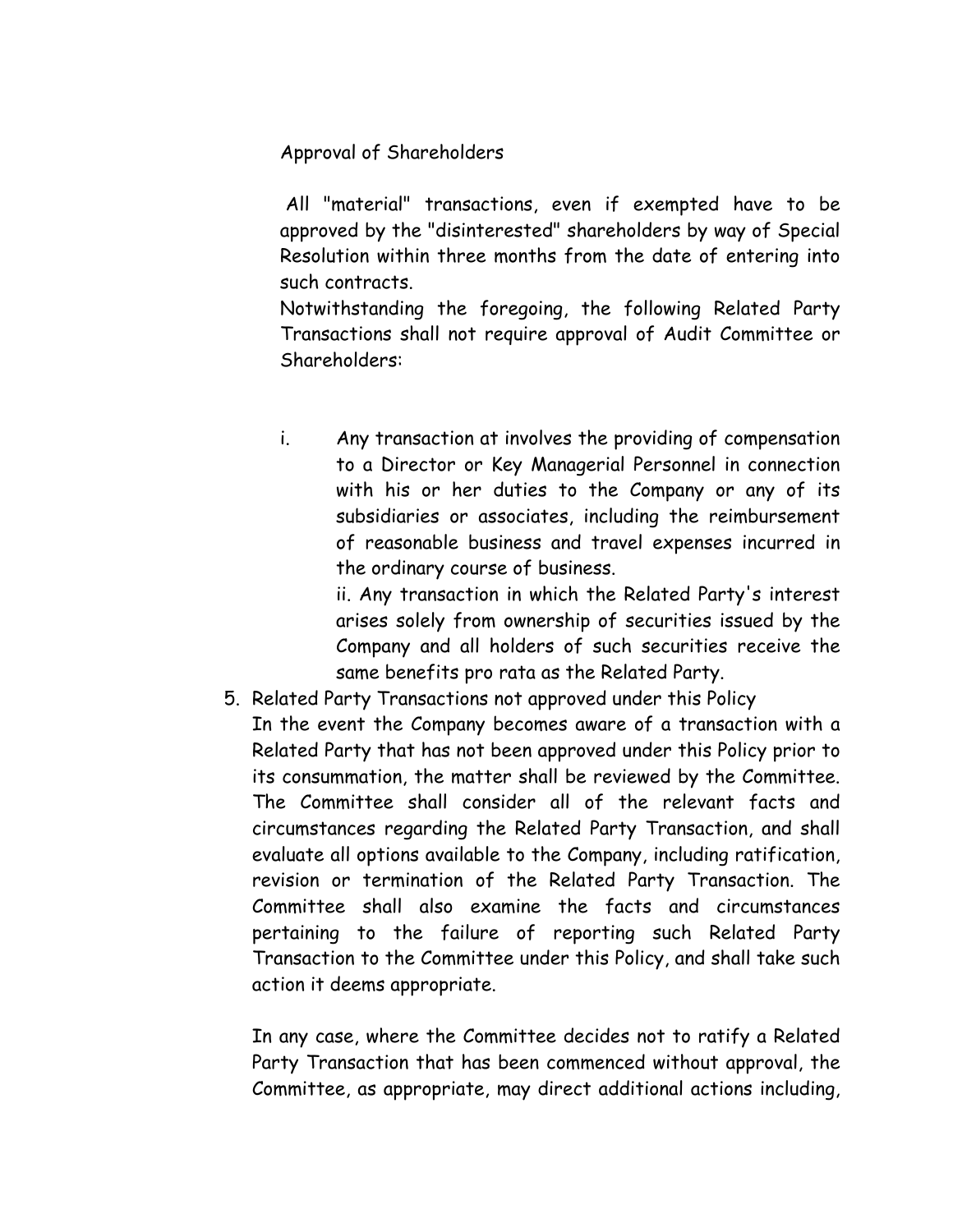but not limited to, immediate discontinuation or rescission of the transaction. In connection with any review of a Related Party Transaction, the Committee has the authority to modify or waive any procedural requirements of this Policy.

6. Reporting Requirements

The Company shall report to Stock Exchanges on quarterly basis, the details of all material transactions with Related Parties. The Company shall report in the Annual Report, the transactions that require the approval of the Board and shareholders with justification for entering into such contract or arrangement.

7. Penalties Notwithstanding the quantum of penalties having been raised in the Companies Act, 2013, violation of the provisions governing RPT also stipulate imprisonment upto one year. Section

188: (3) Where any contract or arrangement is entered into by a director or any other employee, without obtaining the consent of the Board or approval by a special resolution in the general meeting under sub-section (1) and if it is not ratified by the Board or, as the case may be, by the shareholders at a meeting within three months from the date on which such contract or arrangement was entered into, such contract or arrangement shall be voidable at the option of the Board and if the contract or arrangement is with a related party to any director, or is authorised by any other director, the directors concerned shall indemnify the company against any loss incurred by it.

(4) Without prejudice to anything contained in sub-section (3), it shall be open to the company to proceed against a director or any other employee who had entered into such contract or arrangement in contravention of the provisions of this section for recovery of any loss sustained by it as a result of such contract or arrangement.

(5) Any director or any other employee of a company, who had entered into or authorised the contract or arrangement in violation of the provisions of this section shall,—